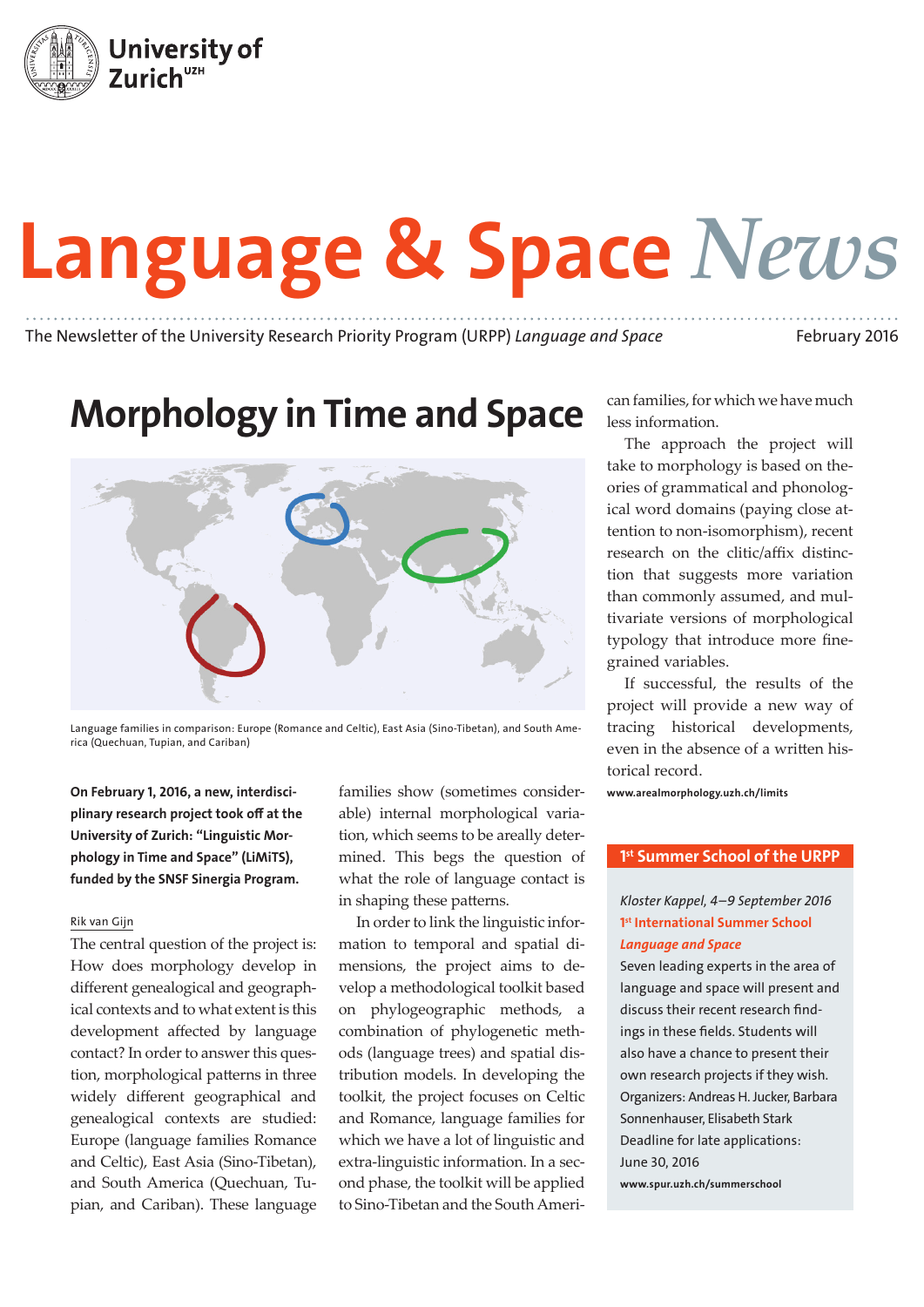## Morphosyntactic Areas

The interdisciplinary project "Modelling Morphosyntactic Area Formation in Swiss German" (SynMod) aims to link research questions and methods of the two disciplines dialectology and geography, especially in the field of Geographic Information Science.

#### Philipp Stoeckle

Project members from the German Department and the Department of Geography are conducting joint studies employing quantitative methods of GIScience to verify linguistic hypotheses about distribution patterns of morphosyntactic phenomena in the *Syntactic Atlas of German-speaking Switzerland* (SADS).

Péter Jeszenszky deals with the relationship between syntactic distance and geographic distance. Using many phenomena of the SADS, a linguistic distance measure was built between SADS survey locations. On the lefthand map below, we see the syntactic distances between Fribourg and all other survey sites, while the right map depicts the syntactic distances from Schaffhausen. Although the general patterns are similar smaller syntactic distances in the proximity vs. bigger distances in remote areas—it becomes apparent that Fribourg seems to be linguistically much more isolated than Schaffhausen, while the syntactic distances from Schaffhausen better correlate with geographical distances.



We hypothesized that travel times correlate better with linguistic distances than Euclidean distance. We could show that 1) in most cases geographical distances explain the majority of variance in syntactic distance, 2) travel times are significantly better predictors for syntactic distance than Euclidean distance, and 3) the differences between prediction values of travel times (in 1850, 1950, 2000) are statistically not significant.

Philipp Stoeckle focuses on a particular construction, the so-called "doubling" of the verb *afa* ('to begin') as in "[Dann] fangt s Iis *afa* schmelze" (lit. '[Then] begins the ice *begin* to melt') as opposed to "[Dann] fangt s Iis *aa* schmelze". The construction shows variation: while being absent in the east, it is optional in the western part of the research area. In order to examine whether this variation points to language change we performed an apparenttime analysis by dividing the SADS informants into two age groups and comparing the mean percentage rates of *afa* occurrences for the two age groups at each survey location. The significantly higher values for the younger speakers point to an increase of *afa* doubling and therefore suggest a consolidation of the construction in the western periphery. The result demonstrates that language change towards non-standard variants can be observed in Swiss German.

www.spur.uzh.ch/synmod



Linguistic distances between all survey sites and Fribourg (l.) and all survey sites and Schaffhausen (r.)

## Workshops & Colloquia

#### *March 13–14, 2016*

Frontiers of Early Human Expansion in Asia: Linguistic and Genetic Perspectives on Ainu, Japan and the North Pacific Rim

Organizers: Hiromi Matsumae, Kentaro Shimizu, and Balthasar Bickel

Co-financed by the two URPPs *Evolution in Action* and *Language and Space*

Contact: hiromi.matsumae@ieu.uzh.ch

Registration: http://goo.gl/forms/b8JiOCKW9o

#### *March 17–19, 2016*

Variation in Space and Time: Clausal Complementation in South Slavic

Convenors: Barbara Sonnenhauser, Björn Wiemer (University of Mainz)

Contact: barbara.sonnenhauser@uzh.ch

Several researchers are invited for a short fellowship at the URPP. In this context, they will offer workshops and colloquia in their research fields:

#### *April 15, 2016*

Workshop on "Referenzsemantik" With Klaus von Heusinger (University of Cologne) Organizers: Johannes Kabatek, David Gerards, Marianne Hundt, and Elisabeth Stark Contact: davidpaul.gerards@uzh.ch

#### *April 18–22, 2016*

Text im virtuellen und materiellen Raum Susanne Tienken (Stockholm University) will present several talks. Organizers: Angelika Linke and Christa Dürscheid Contact: alinke@ds.uzh.ch

#### *May 9–13, 2016*

Linguistic Pragmatics and Cultural Analysis With Leelo Keevallik (Linköping University) and Anja Stukenbrock (University of Lausanne) Organizers: Angelika Linke and Heiko Hausendorf Contact: heiko.hausendorf@ds.uzh.ch

For details, see: www.spur.uzh.ch/events

#### Language and Space News 1/2016 Published by

University Research Priority Program (URPP) *Language and Space* University of Zurich Freiestrasse 16, 8032 Zurich

Editors-in-Chief Prof. Dr. Elvira Glaser

Prof. Dr. Heiko Hausendorf Managing Editors

lic. phil. Roman Benz Dr. Agnes Kolmer

#### English Language Editor

Dr. Eleanor Coghill

Authors in this issue

Dr. Curdin Derungs (GISLab)

Dr. Rik van Gijn (Department of Comparative Linguistics, University of Zurich)

Dr. Wolfgang Kesselheim (VideoLab)

Nathalie Meyer, M. A. (URPP Language and Space)

Dr. Philipp Stoeckle (Department of German Studies, University of Zurich) © URPP Language and Space, 2016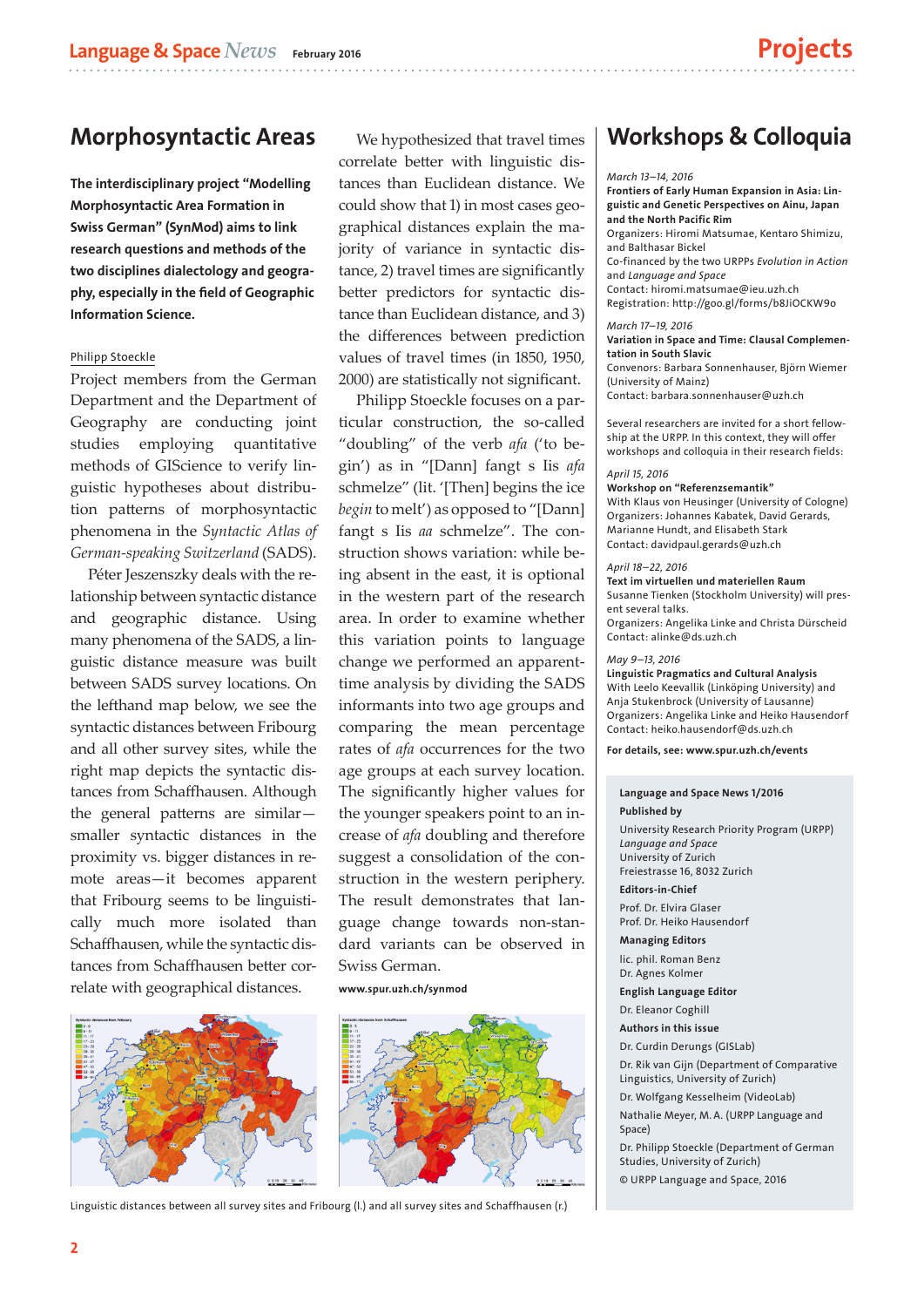## Urban Linguistics



Antonia Steger joined the URPP Language and Space in October 2015 as a PhD student in the research group "Interactional Spaces."

#### Interview: Nathalie Meyer

#### *How would you describe your doctoral thesis in two sentences?*

Antonia Steger: I am interested in the social practice of lingering in public squares in Zurich. This focus of interest requires a multimodal analysis not only of spoken language but also of body language.

*In your master's thesis, you have already studied the interactive production of space by the example of a main public place in Zurich, the Sechseläutenplatz. What motivates you to continue your research on this matter?* Steger: Spending leisure time in public space has (again) become an important part of what people cherish about living in a city. And what seems to be something simple, such as "doing nothing," is in fact a complex system of interactions which is highly influenced by cultural routines and

**Portrait** the built space. In all of this, the Sechseläutenplatz is a unique place, designed for the maximum of freedom of action for the visitors with even the chairs being freely movable. Having established an initial approach to this complex field in my master's thesis, my PhD project will elaborate on my (so far highly hypothetical) theses.

#### *In what ways does your affiliation with the URPP Language and Space affect your work?*

**Steger:** The URPP is in many ways an ideal realm for this kind of research. Firstly, it is a melting pot of disciplines. It is an excellent starting point for linguists to collaborate with geographers, ethnographers, cognitive scientists, and even architects. Furthermore, the VideoLab offers a range of technical equipment and methodical knowledge which allows me to elaborate on my data in more detail than the usual urban fieldwork studies do. Last but not least, working together on a daily basis with other PhD students who do research in similar topics creates one of the most constructive environments.

#### Save the Dates!

June 6, 2016 *Retreat URPP Language and Space Conference Center Schloss Au*

September 14–15, 2016 *Second Meeting with Scientific Advisory Board, Zurich*

#### New Staff Members

Since December 2015, several new assistents and young researchers have started at the URPP and in associated projects: Raffaela Zaugg (Head Office), Noëmi Aepli, Tatyana Soldatova, Fatima Stadler (Corpus-Lab), Luca Scherrer, Adriana Zanda (GISLab), Gerard Adarve, Dolores Batinić, Adriano Sabini (research projects).

## Upcoming Colloquia Talks

Room SOD 1-105, Schönberggasse 9, 8001 Zürich, 16:15–18:00

#### March 3, 2016

Eleanor Coghill (URPP Language and Space) and Ariel Gutman (University of Konstanz) *Aramaic Dialects across Space and Time*

March 17, 2016 Sara Fabrikant (Department of Geography, University of Zurich)

*Maps that Answer or Raise Questions*

#### April 14, 2016

Klaus von Heusinger and Chiara Gianollo (University of Cologne) *Zwischen definit und indefinit – vier Gebrauchs-*

*weisen von Demonstrativa*

April 28, 2016 *Plenary Meeting URPP Language and Space (with Apéro afterwards)*

#### May 12, 2016

Anne Zribi-Hertz (CNRS, Université Paris 8) *Are creole grammars exceptional? Some empirical input from Matinikè and Haitian*

May 26, 2016 Presentations by the Special Interest Groups "Language Contact" and "Theories of Space"

Full program: www.spur.uzh.ch/lingkol

## Highlights of Fall Semester 2015

#### Agnes Kolmer

Besides the great success in raising third party funds for the realization of new Language & Space related projects achieved by URPP members in autumn 2015, three noteworthy events took place during the past semester: the relocation of staff members to Freiestrasse 16 (FRF) in Sep-

tember, the celebration of the new location opening with Michael Hengartner, President of the University of Zurich, and Andreas H. Jucker, Dean of the Faculty of Arts and Social Sciences, on October, 13 (see picture), and the occasion of the Site Visit with the External Board members on October, 26–27, 2015.



Opening of the new location (f.r.t.l.): E. Glaser, M. Hengartner, A.H. Jucker, H. Hausendorf, A. Kolmer